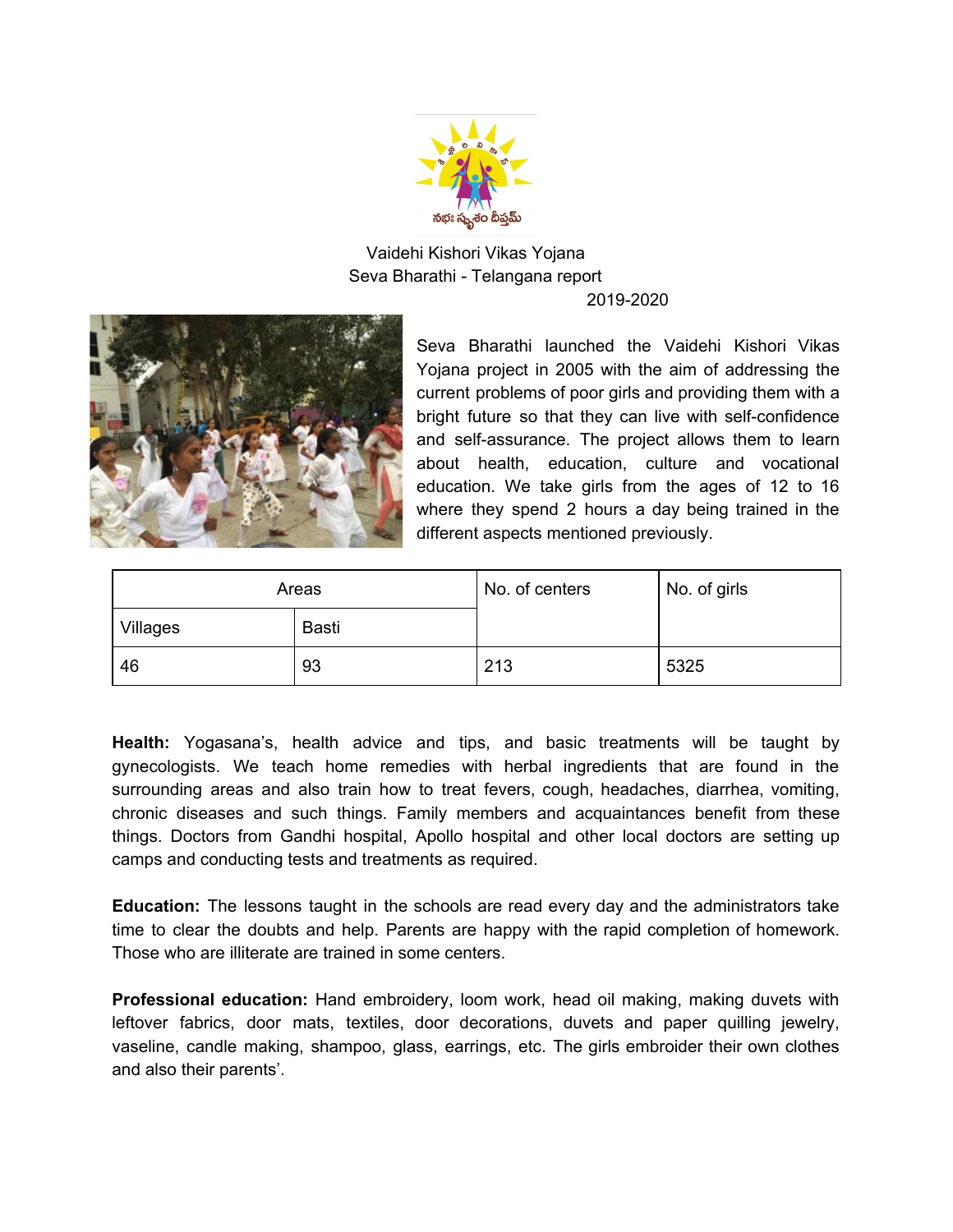**Culture:** Omkaram, meditation hymns, diary hymns, fables, poems, sayings, bhajans, songs, patriotic songs, kolatra, abhyanga. Central girls are trained in Samu, Niyuddha (Karate) etc. We are working for the mental transformation of mothers and fathers, foot and mouth rituals, teachers, adults to join hands and bow, respect, and deal with affection for those younger than themselves. Praise for the central girls' paradigm at the independence and republics day celebrations in the villages and schools. Honors were also given to organizers who helped teach cultural performances.



## **Other Things:**

**Counseling:** We provide appropriate advice on children's education and family issues to help resolve issues. We are trying to prevent young women and college students with guidance to avoid love affairs by counseling them on how to behave in society and how to avoid trouble.

**Yoga Course:** 71 yoga teachers have completed their training and obtained yoga certificates from the Telangana State Government. In addition to conducting free yoga classes in their respective areas. They are also financially viable.

**Expansions:** Since 2014, we have been expanding the work by sending expanders to various districts in the Telangana region. They set up adolescent development centers, child rearing centers and parent counselling in their respective areas.

| Year | Number of<br>expansions | Number of<br>places       | Number of<br>programs                                            | Number of<br>beneficiaries               |
|------|-------------------------|---------------------------|------------------------------------------------------------------|------------------------------------------|
| 2014 | 1                       | 01                        | 1 Kishori center<br>2 Balasamskara<br>Center<br>3 Matru Mandal   | 22<br>48<br>43<br><b>Total: 113</b>      |
| 2015 | 13                      | 05                        | 27 Kishori center<br>6 Balasamskara<br>Center<br>4 Matru Mandal  | 425<br>108<br>60<br><b>Total: 593</b>    |
| 2016 | 47                      | 15 districts<br>45 bastis | 27 Kishori center<br>14 Balasamskara<br>Center<br>9 Matru Mandal | 1300<br>224<br>150<br><b>Total: 1674</b> |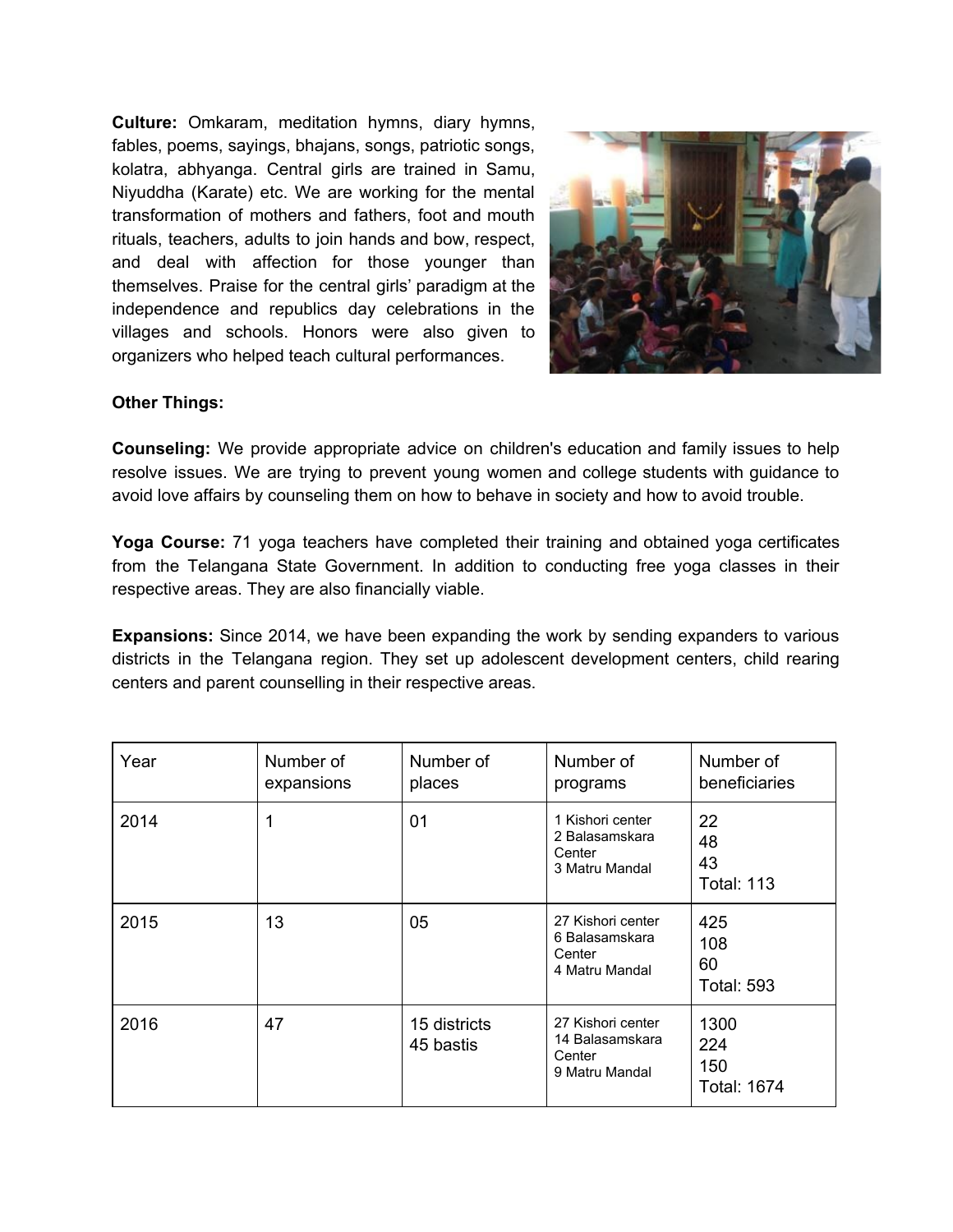| 2017 | 62 | 15                       | 50 Kishori center<br>14 Balasamskara<br>Center<br>7 Matru Mandal | 1369<br>186<br>118<br><b>Total: 1673</b> |
|------|----|--------------------------|------------------------------------------------------------------|------------------------------------------|
| 2018 | 62 | 2 districts<br>23 bastis | 18 Kishori center<br>14 Balasamskara<br>Center<br>7 Matru Mandal | 396<br>151<br>12<br><b>Total: 559</b>    |
| 2019 | 06 | 1 district<br>5 bastis   | 4 Kishori center<br>2 Balasamskara<br>Center<br>3 Matru Mandal   | 112<br>56<br>60<br><b>Total: 228</b>     |

Kishori Vikas Yojana is working for the physical and mental upliftments of girls through such programs. We conduct a large number of "Kishori Vikas" center events including all the centers every two years.

| S.<br>no | <b>Cities</b> | areas | Villag<br>es                 | Ba<br>stis | K.V.<br>cent<br>er | No.<br>οf<br>girls | <b>B.S.</b><br>Center | No. of<br>girls | М.<br>Ma<br>ndal | No.<br>of<br><b>WO</b><br>men | <b>B.Cent</b><br>er | T.V.<br>Center |
|----------|---------------|-------|------------------------------|------------|--------------------|--------------------|-----------------------|-----------------|------------------|-------------------------------|---------------------|----------------|
| 1        | Hyderabad     | 62    | 46                           | 16         | 80                 | 2000               | 65                    | 1300            | 20               | 300                           | 3                   | $\overline{4}$ |
| 2        | Secunderabad  | 29    | $\qquad \qquad \blacksquare$ | 29         | 47                 | 1175               | 40                    | 800             | 9                | 135                           | $\overline{2}$      | 3              |
| 3        | Cyberabad     | 48    | $\qquad \qquad \blacksquare$ | 48         | 86                 | 2150               | 38                    | 760             | 3                | 45                            | 1                   | 1              |
| 4        | Total         | 139   | 46                           | 93         | 213                | 5235               | 143                   | 2860            | 32               | 480                           | 6                   | 8              |

\*\*K.V. center - Kishori Vikas Kendra; B.S center - Bala Samskara Kendra; M. Mandal - Matru Mandals; B. center - Bhajana Mandals; T.V. center - Taruni Vikas Kendra

| 2018 - 2019 10th class graduated students |  |
|-------------------------------------------|--|
|-------------------------------------------|--|

| 1st class       | 2nd class    | No. students achieved max<br>marks |
|-----------------|--------------|------------------------------------|
| 17 girls        | 63 girls     | 2 girls                            |
| $\ge$ = 9.0 GPA | $>= 8.9$ GPA | 9.7 GPA                            |

\*Qualification of volunteers

| Qualification of volunteers (in college) | No. of volunteers |
|------------------------------------------|-------------------|
|                                          |                   |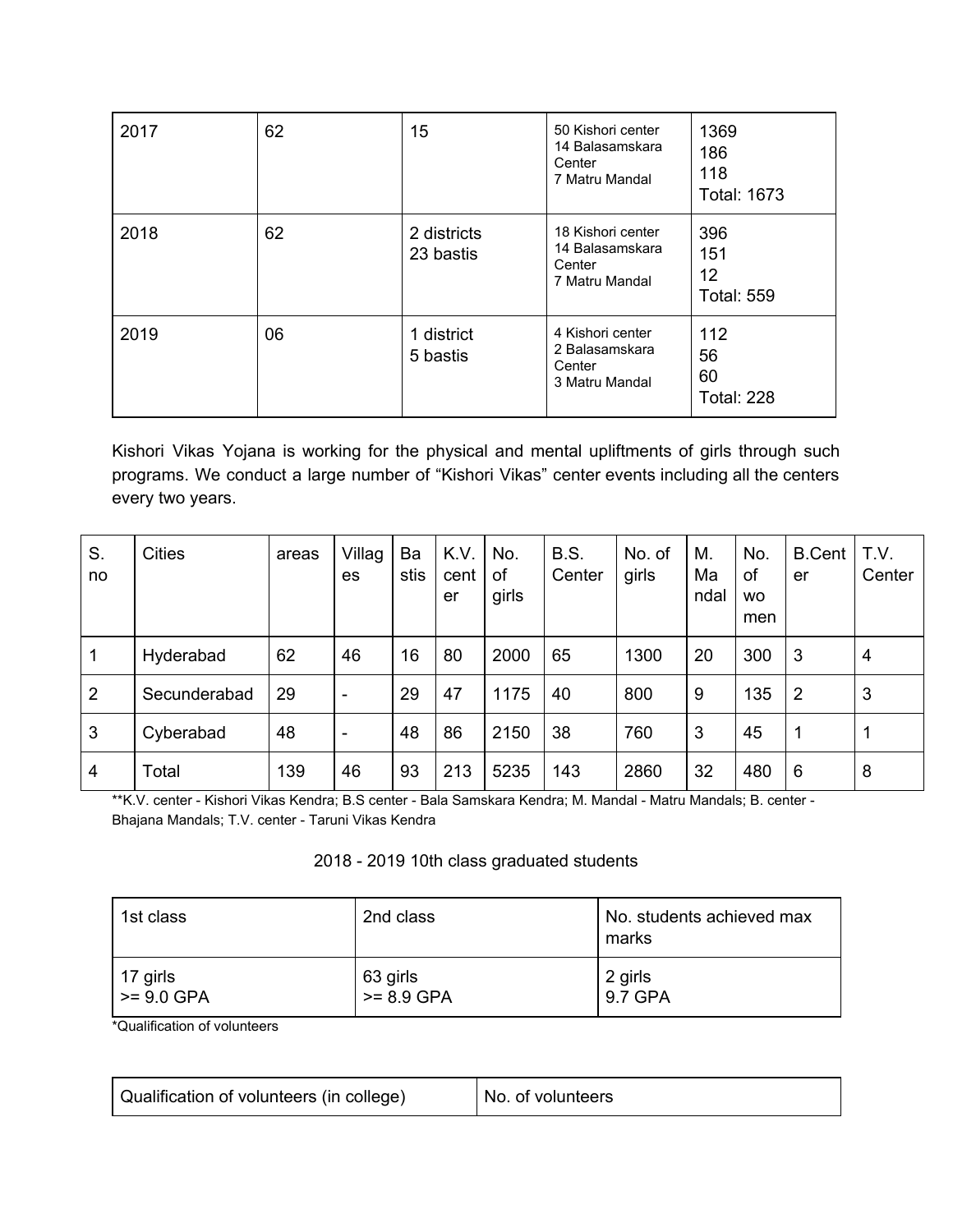| PG                       | 19             |
|--------------------------|----------------|
| B.ed                     | 18             |
| D.ed                     | $\overline{7}$ |
| M.Tech                   | $\mathbf 0$    |
| B.tech                   | $\overline{2}$ |
| Degree                   | 95             |
| Diploma                  | $\mathbf{3}$   |
| Inter                    | 36             |
| <b>SSC</b>               | $\overline{2}$ |
| <b>Vocational Course</b> | $\overline{4}$ |

\*\*Current employment of past volunteers

| Gurukul Pathasala teachers | 3  |
|----------------------------|----|
| Private school teachers    | 23 |
| Asha workers               | 2  |
| Telangana state constables | 3  |
| Homemakers                 | 12 |

- ❖ In Telangana state DSC, Cheguri Srilakshmi, who is a previous volunteer, from Madhapur village got a job as a teacher in Vikarabad.
- ❖ Supervisor Kavitha from the remote village of Korra Vani Tanda trained herself as an administrator here and stopped child marriages in her village, encouraging students around her to pursue higher education. She teaches Kuchipudi classes and has won many awards not only from various art institutes but also on the behalf of the Telangana state government.
- ❖ 200 students from Sarojini Naidu Vanitha Vidyalaya came for 8 days for the NSS camps and worked with Kishori Vikas activists in the camp to help them have a better understanding of society.
- ❖ Vegetable seeds were distributed to 921 families in Kishori Kendras and 3550 "SEED BOLS" were prepared in 130 villages and thrown in the nearby forest area.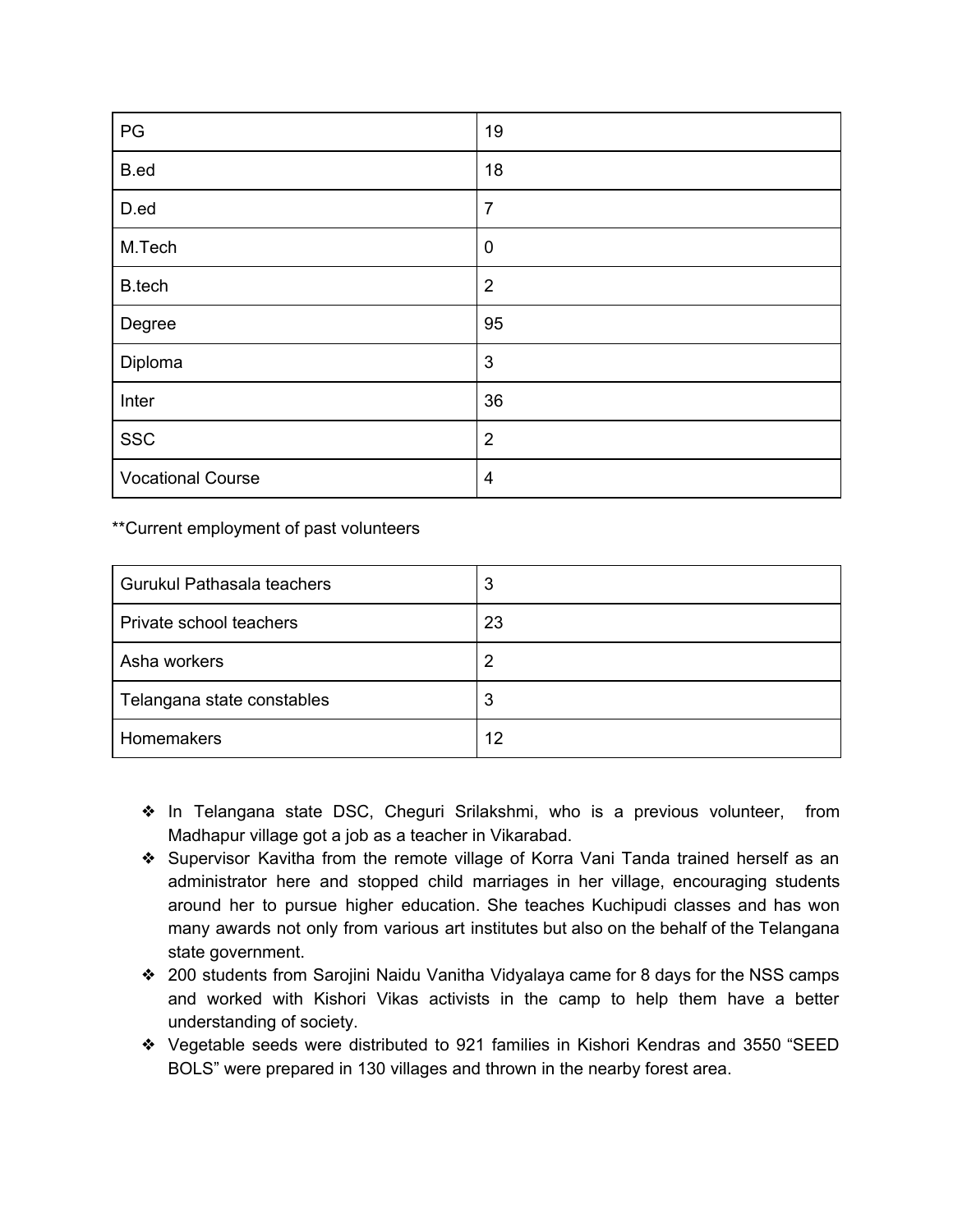- ❖ In addition to the Kishori Vikas center in Cherlapally, the supervisor there has started a Sravanti sewing training center which runs successfully with 17 trainees. Apart from that, masks were sewn due to the coronavirus which suddenly spread and were sent to China by a company. They are also distributed to the poor.
- ❖ Homeopathic medicines to prevent dengue were distributed to 3400 families.
- ❖ Through the help of the people in colonies, funds were raised for the construction of the Hanuman temple in Ambedkar Nagar Basti in Film Nager.
- ❖ We arranged a job fair with 112 people in Film Nager and achieved good results.
- ❖ In Ambedkar Nagar Basti in Film Nagar, a 12 year old girl named Swetha was admitted to the 6th grade of a school after teaching basics to a girls who could not even attend school.
- ❖ Girls that were guided by the volunteers and studying in schools in Dundigal, Tadipatri, Film Nagar, Bollaram, Eliminadu, Shapurnagar, Uppariguda, were praised by their schools management.
- ❖ The anniversary was celebrated with 4 centers in Madhapur village. A total of 680 people participated; 300 men, 200 women and 180 adolescents.
- ❖ After recognizing the cultural and educational talents of Kishori Vikas girls, the teachers and schools management called the volunteers and asked them to teach all the extracurricular activities and subjects taught in the centers, at their schools and even encouraged their students to visit the centers. Some teachers even learned patriotic songs and a variety of hymns from the volunteers which was greatly appreciated. Center visitor views:
	- ❏ The priest of Chilkur Balaji Temple was impressed by the performance of these centers and taught sanskrit classes in 4 centers for a week.
	- ❏ Software companies (GGK, TECH FOR SEVA, COMBALT, AT&T) visited centers at Film Nagar and Bollaram
	- ❏ Aditya, an inter second year student, from the US has prepared a neat report on the performance of our centers.
	- ❏ Japal village sarpanch near Ibrahimpatnam is happy to provide full support to the centers in the village.
	- ❏ Samskrutha Bharathi member, Mrs. Devaki, conducted sanskrit classes at centers in Dundigal.

Events held during the summer holidays in 2019

| <b>Kishori Vikas Centers</b> | 07 |
|------------------------------|----|
| Balasamskara centers         | 58 |
| Matru Mandals                | 24 |
| <b>Bhajan Mandals</b>        | በ3 |